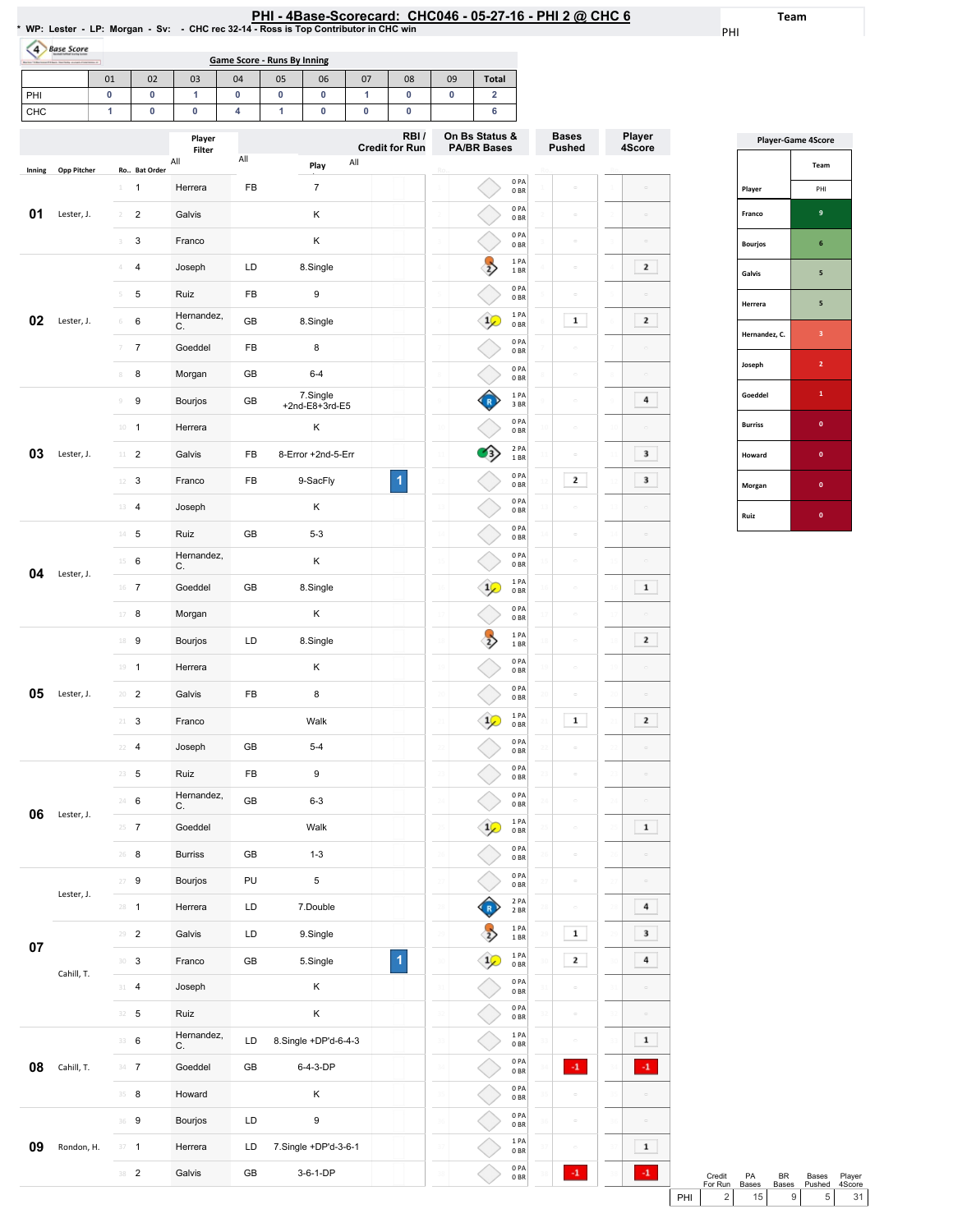## EHC - 4Base-Scorecard: CHC046 - 05-27-16 - PHI 2 @ CHC 6 في CHC-4Base-Scorecard: CHC046 - 05-27-16 - PHI 2 @ CHC<br>\* WP: Lester - LP: Morgan - Sv: - CHC rec 32-14 - Ross is Top Contributor in CHC win

| PHI    | 0<br>$\pmb{0}$<br>$\mathbf{1}$ | $\mathbf{1}$ | $\pmb{0}$<br>4 | $\pmb{0}$    | 0                       | $\mathbf{1}$ | $\pmb{0}$                                  | $\pmb{0}$ | $\overline{\mathbf{2}}$<br>6                      |                               |                  |  |
|--------|--------------------------------|--------------|----------------|--------------|-------------------------|--------------|--------------------------------------------|-----------|---------------------------------------------------|-------------------------------|------------------|--|
| CHC    | $\pmb{0}$                      | $\pmb{0}$    |                | $\mathbf{1}$ | 0                       | $\pmb{0}$    | $\pmb{0}$<br>RBI/<br><b>Credit for Run</b> |           | On Bs Status &<br><b>PA/BR Bases</b>              | <b>Bases</b><br><b>Pushed</b> | Player<br>4Score |  |
|        | $\mathbf{1}$                   | Fowler       | FB             |              | 9                       |              | 0                                          |           | ♦                                                 |                               |                  |  |
|        | $\overline{c}$                 | Zobrist      | GB             |              | 7.Double                |              | $\overline{\mathbf{0}}$                    |           | $\widehat{R}$                                     |                               |                  |  |
| 01     | $\mathsf 3$                    | Bryant       | GB             |              | $6 - 3$                 |              | $\overline{\mathbf{0}}$                    |           | ♦                                                 |                               |                  |  |
|        | 4                              | Soler        | GB             |              | 7.Single LF             |              | $\vert$                                    |           | ♦                                                 |                               |                  |  |
|        | 5                              | Szczur       | PU             |              | $\overline{\mathbf{4}}$ |              |                                            |           | ♦                                                 |                               |                  |  |
|        | 6                              | Russell      | GB             |              | $4 - 3$                 |              |                                            |           | ♦                                                 |                               |                  |  |
| $02\,$ | $\overline{7}$                 | Baez         | GB             |              | $6 - 3$                 |              |                                            |           | ♦                                                 |                               |                  |  |
|        | 8                              | Ross         |                |              | K                       |              |                                            |           | ♦                                                 |                               |                  |  |
|        | 9                              | Lester       |                |              | K                       |              |                                            |           | ♦                                                 |                               |                  |  |
|        | $\mathbf{1}$                   | Fowler       | GB             |              | $5 - 3$                 |              |                                            |           | ◆                                                 |                               |                  |  |
| 03     | $\overline{2}$                 | Zobrist      | GB             |              | 2.Single +2nd-2-Err     |              |                                            |           | $\bullet$                                         |                               |                  |  |
|        | 3                              | Bryant       | FB             |              | 8                       |              |                                            |           | ◆                                                 |                               |                  |  |
|        | 4                              | Soler        | FB             |              | .HomeRun                |              |                                            |           | $\bigodot$                                        |                               |                  |  |
|        | 5                              | Szczur       | FB             |              | $\overline{7}$          |              |                                            |           |                                                   |                               |                  |  |
|        | 6                              | Russell      |                |              | Walk                    |              |                                            |           | $\bigcirc$                                        |                               |                  |  |
|        | $\overline{7}$                 | Baez         | LD             |              | 7.Single                |              |                                            |           | $\left( \begin{matrix} 1\\ R\end{matrix} \right)$ |                               |                  |  |
| 04     | 8                              | Ross         | FB             |              | .HomeRun LF             |              |                                            |           | $\bigodot$                                        |                               |                  |  |
|        | 9                              | Lester       | GB             |              | $6 - 3$                 |              |                                            |           | ♦                                                 |                               |                  |  |
|        | $\mathbf{1}$                   | Fowler       | LD             |              | 9.Triple                |              |                                            |           | $\bullet$                                         |                               |                  |  |
|        | $\overline{2}$                 | Zobrist      |                |              | Κ                       |              |                                            |           |                                                   |                               |                  |  |
|        | 3                              | Bryant       | FB             |              | .HomeRun LF             |              |                                            |           | $\left( R \right)$                                |                               |                  |  |
|        | $\overline{\mathbf{4}}$        | Soler        |                |              | Κ                       |              |                                            |           | ◆                                                 |                               |                  |  |
| 05     | $\,$ 5 $\,$                    | Szczur       | ${\sf FB}$     |              | $\boldsymbol{9}$        |              | $\boldsymbol{0}$                           |           |                                                   |                               |                  |  |
|        | 6                              | Russell      |                |              | Κ                       |              | $\bullet$                                  |           |                                                   |                               |                  |  |
|        | $\overline{7}$                 | Baez         | LD             |              | 8.Single +DP'd-1-6-3    |              | $\overline{\mathbf{0}}$                    |           | ◆◆◆◆◆◆                                            |                               |                  |  |
| 06     | 8                              | Ross         |                |              | $\mathsf K$             |              | $\boldsymbol{0}$                           |           |                                                   |                               |                  |  |
|        | $\boldsymbol{9}$               | Lester       | GB             |              | $1-6-3-DP$              |              | $\overline{\mathbf{0}}$                    |           |                                                   |                               |                  |  |
|        | $\mathbf{1}$                   | Fowler       |                |              | Κ                       |              | $\overline{\mathbf{0}}$                    |           |                                                   |                               |                  |  |
|        | $\overline{a}$                 | Zobrist      | ${\sf GB}$     |              | $4 - 3$                 |              | $\boldsymbol{0}$                           |           | ♦                                                 |                               |                  |  |
| 07     | $\mathbf{3}$                   | Bryant       |                |              | Walk +2ndWP             |              | $\boldsymbol{0}$                           |           | 2                                                 |                               |                  |  |
|        | $\overline{\mathbf{4}}$        | Soler        |                |              | $\mathsf K$             |              | $\boldsymbol{0}$                           |           | ♦                                                 |                               |                  |  |
|        | $\,$ 5 $\,$                    | Szczur       | ${\sf GB}$     |              | 5.Single                |              | $\overline{\mathbf{0}}$                    |           |                                                   |                               |                  |  |
|        | 6                              | Russell      |                |              | Κ                       |              | $\overline{\mathbf{0}}$                    |           | $\frac{\bullet}{\bullet}$                         |                               |                  |  |
| 08     | $\overline{7}$                 | Baez         | ${\sf FB}$     |              | $\bf8$                  |              | $\bullet$                                  |           | ♦                                                 |                               |                  |  |
|        | $\bf8$                         | Ross         | ${\sf FB}$     |              | 9                       |              | $\overline{\mathbf{0}}$                    |           | ◆                                                 |                               |                  |  |

Credit PA BR Bases Player<br>
For Run Bases Bases Pushed 4Score<br>
CHC 6 25 9 19 59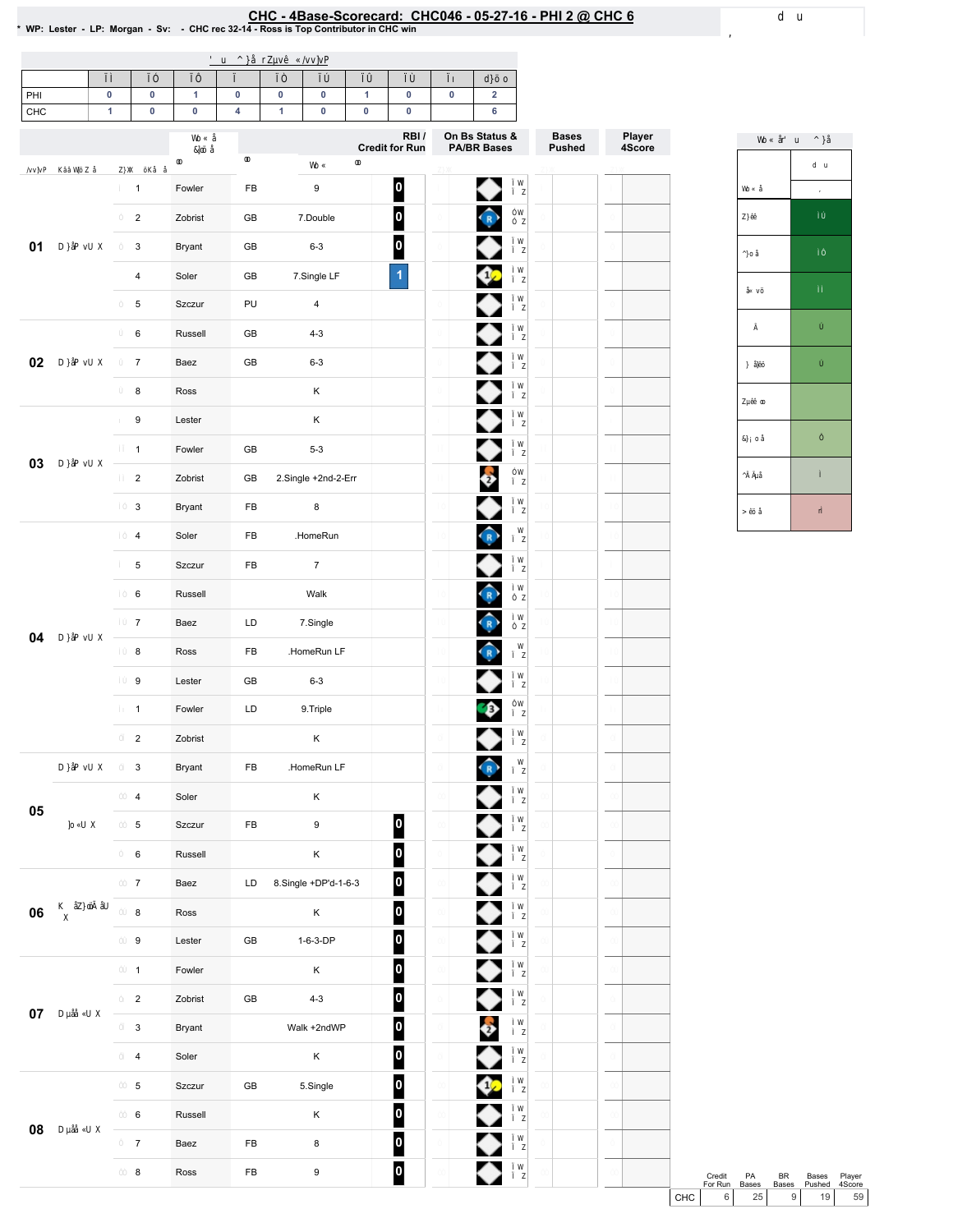## PHI-4Base-Scorecard: CHC046 - 05-27-16 - PHI 2 @ CHC 6 يسب PHI - 4Base-Scorecard: CHC046 - 05-27-16 - PHI 2 @ CHC 6<br>\* WP: Lester - LP: Morgan - Sv: - CHC rec 32-14 - Ross is Top Contributor in CHC win

|                |      |           |              |                         |                | PHI - 4BaseScore - Player 4Score by Batting Order<br>CHC046 - 05-27-16 - PHI 2 @ CHC 6<br>WP: Lester - LP: Morgan - Sv: - CHC rec 32-14 - Ross is Top Contributor in CHC win |                  |                |                      |              |                |
|----------------|------|-----------|--------------|-------------------------|----------------|------------------------------------------------------------------------------------------------------------------------------------------------------------------------------|------------------|----------------|----------------------|--------------|----------------|
|                |      |           |              |                         |                |                                                                                                                                                                              | <b>Bat Order</b> |                |                      |              |                |
| Player         | Team | Position  | $\mathbf{1}$ | $\overline{\mathbf{2}}$ | 3              | 4                                                                                                                                                                            | 5                | 6              | $\overline{7}$       | 8            | 9              |
| Franco         | PHI  | 3B        |              |                         | $\overline{9}$ |                                                                                                                                                                              |                  |                |                      |              |                |
| <b>Bourjos</b> | PHI  | <b>RF</b> |              |                         |                |                                                                                                                                                                              |                  |                |                      |              | $6\phantom{1}$ |
| Galvis         | PHI  | SS        |              | $5\phantom{1}$          |                |                                                                                                                                                                              |                  |                |                      |              |                |
| Herrera        | PHI  | CF        | 5            |                         |                |                                                                                                                                                                              |                  |                |                      |              |                |
| Hernandez, C.  | PHI  | 2B        |              |                         |                |                                                                                                                                                                              |                  | $\overline{3}$ |                      |              |                |
| Joseph         | PHI  | 1B        |              |                         |                | $\overline{2}$                                                                                                                                                               |                  |                |                      |              |                |
| Goeddel        | PHI  | LF        |              |                         |                |                                                                                                                                                                              |                  |                | $\blacktriangleleft$ |              |                |
| <b>Burriss</b> | PHI  | PH        |              |                         |                |                                                                                                                                                                              |                  |                |                      | $\mathbf{0}$ |                |
| Howard         | PHI  | 1B-Dsub   |              |                         |                |                                                                                                                                                                              |                  |                |                      | $\bullet$    |                |
| Morgan         | PHI  | P         |              |                         |                |                                                                                                                                                                              |                  |                |                      | $\mathbf{0}$ |                |
| Ruiz           | PHI  | C         |              |                         |                |                                                                                                                                                                              | $\mathbf{0}$     |                |                      |              |                |

|                | PHI - 4Score Box - Player Totals<br>None<br>WP: Lester - LP: Morgan - Sv: - CHC rec 32-14 - Ross is Top Contributor in CHC win |               |                         |                |                |                 |                     |                     |                |                          |  |  |  |  |
|----------------|--------------------------------------------------------------------------------------------------------------------------------|---------------|-------------------------|----------------|----------------|-----------------|---------------------|---------------------|----------------|--------------------------|--|--|--|--|
| Player         |                                                                                                                                | Team Position | Batting<br>Order<br>Nbr | Credit For Run | PA Bases       | <b>BR</b> Bases | <b>Bases Pushed</b> | Player 4Score       | Appearances    | <b>Productivity Rate</b> |  |  |  |  |
| Franco         | PHI 3B                                                                                                                         |               | 3                       | 2              | 2              | 0               | 5                   | 9                   | 4              | 2.250                    |  |  |  |  |
| Bourjos        | PHI RF                                                                                                                         |               | 9                       | $\mathsf 0$    | $\overline{2}$ | $\overline{4}$  | $\pmb{0}$           | 6                   | $\overline{4}$ | 1.500                    |  |  |  |  |
| Galvis         | PHI SS                                                                                                                         |               | $\overline{2}$          | $\mathsf 0$    | 3              | $\overline{2}$  | 0                   | $\,$ 5 $\,$         | 5              | 1.000                    |  |  |  |  |
| Herrera        | PHI CF                                                                                                                         |               | $\mathbf{1}$            | $\mathsf 0$    | 3              | $\overline{2}$  | 0                   | 5                   | 5              | 1.000                    |  |  |  |  |
| Hernandez, C.  | PHI 2B                                                                                                                         |               | 6                       | $\mathsf 0$    | $\overline{2}$ | 0               | $\mathbf{1}$        | 3                   | $\overline{4}$ | 0.750                    |  |  |  |  |
| Joseph         | PHI 1B                                                                                                                         |               | $\sqrt{4}$              | $\mathsf 0$    |                | $\mathbf{1}$    | 0                   | 2                   | $\overline{4}$ | 0.500                    |  |  |  |  |
| Goeddel        | PHI LF                                                                                                                         |               | $\overline{7}$          | 0              | $\overline{2}$ | 0               | $-1$                | $\mathbf{1}$        | $\overline{4}$ | 0.250                    |  |  |  |  |
| <b>Burriss</b> | PHI PH                                                                                                                         |               | 8                       | $\mathsf 0$    | $\mathbf 0$    | $\mathsf 0$     | $\pmb{0}$           | $\mathsf{O}\xspace$ | $\mathbf{1}$   | 0.000                    |  |  |  |  |
| Howard         |                                                                                                                                | PHI 1B-Dsub   | 8                       | $\mathsf 0$    | $\mathbf 0$    | 0               | 0                   | $\mathbf 0$         | $\overline{1}$ | 0.000                    |  |  |  |  |
| Morgan         | PHI P                                                                                                                          |               | 8                       | $\mathbf{0}$   | $\mathbf{0}$   | 0               | 0                   | $\mathbf 0$         | 2              | 0.000                    |  |  |  |  |
| Ruiz           | PHI C                                                                                                                          |               | 5                       | $\mathsf 0$    | 0              | 0               | 0                   | $\mathbf 0$         | $\overline{4}$ | 0.000                    |  |  |  |  |
| <b>Totals</b>  |                                                                                                                                |               |                         | 2              | 15             | 9               | 5                   | 31                  | 38             | 0.816                    |  |  |  |  |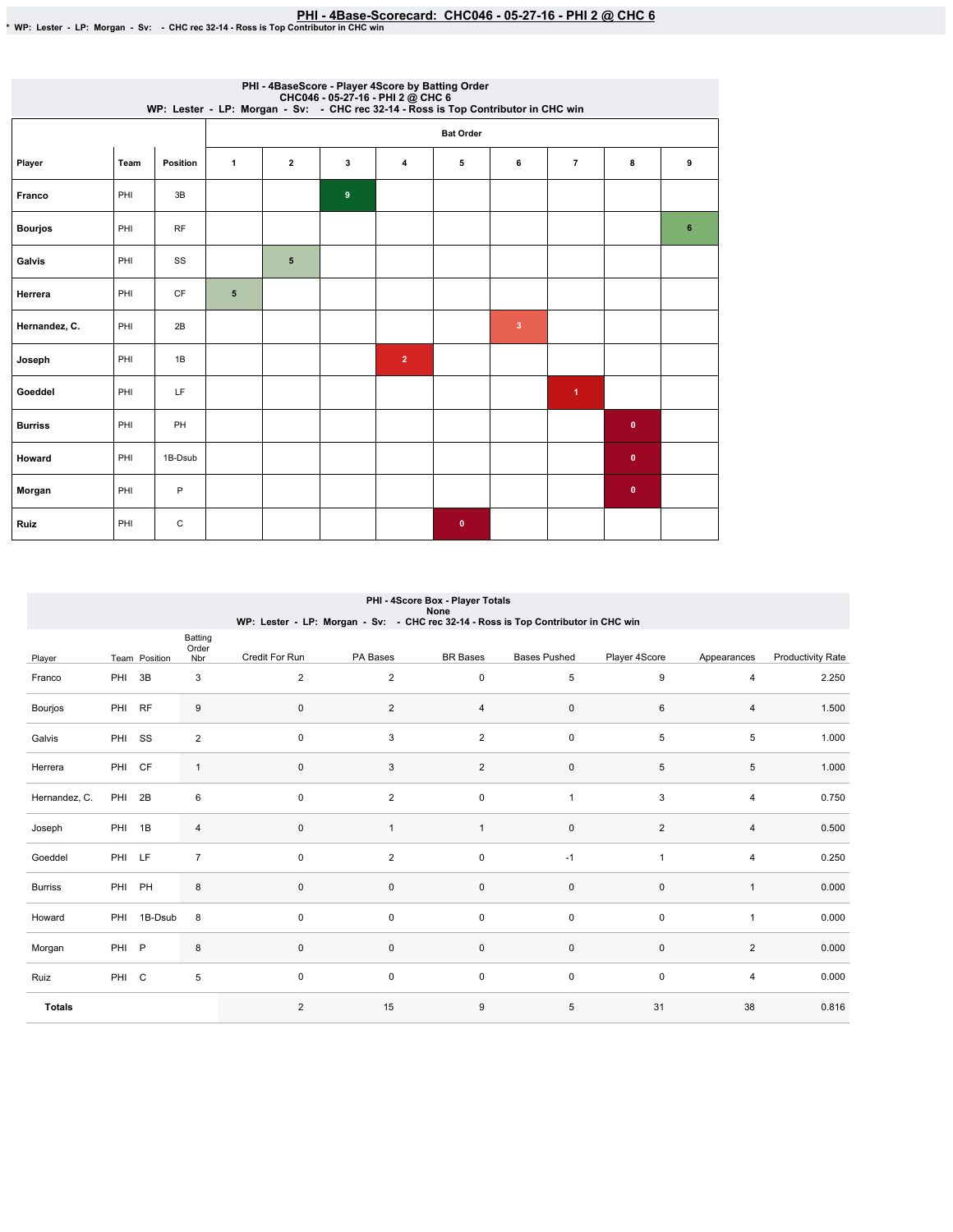|                |      |          |              |              |    |    | CHC - 4BaseScore - Player 4Score by Batting Order<br>CHC046 - 05-27-16 - PHI 2 @ CHC 6<br>WP: Lester - LP: Morgan - Sv: - CHC rec 32-14 - Ross is Top Contributor in CHC win |                |                |    |      |
|----------------|------|----------|--------------|--------------|----|----|------------------------------------------------------------------------------------------------------------------------------------------------------------------------------|----------------|----------------|----|------|
|                |      |          |              |              |    |    | <b>Bat Order</b>                                                                                                                                                             |                |                |    |      |
| Player         | Team | Position | $\mathbf{1}$ | $\mathbf{2}$ | 3  | 4  | 5                                                                                                                                                                            | 6              | $\overline{7}$ | 8  | 9    |
| <b>Ross</b>    | CHC  | С        |              |              |    |    |                                                                                                                                                                              |                |                | 16 |      |
| Soler          | CHC  | LF       |              |              |    | 13 |                                                                                                                                                                              |                |                |    |      |
| <b>Bryant</b>  | CHC  | 1B-LF    |              |              | 11 |    |                                                                                                                                                                              |                |                |    |      |
| Baez           | CHC  | 3B       |              |              |    |    |                                                                                                                                                                              |                | 6              |    |      |
| Zobrist        | CHC  | 2B       |              | 6            |    |    |                                                                                                                                                                              |                |                |    |      |
| <b>Russell</b> | CHC  | SS       |              |              |    |    |                                                                                                                                                                              | $\overline{4}$ |                |    |      |
| Fowler         | CHC  | CF       | $\mathbf{3}$ |              |    |    |                                                                                                                                                                              |                |                |    |      |
| <b>Szczur</b>  | CHC  | RF       |              |              |    |    | $\mathbf{1}$                                                                                                                                                                 |                |                |    |      |
| Lester         | CHC  | P        |              |              |    |    |                                                                                                                                                                              |                |                |    | $-1$ |

|               | CHC - 4Score Box - Player Totals<br>None<br>WP: Lester - LP: Morgan - Sv: - CHC rec 32-14 - Ross is Top Contributor in CHC win |                         |                |                |                     |                     |                |                |                          |  |  |  |  |  |
|---------------|--------------------------------------------------------------------------------------------------------------------------------|-------------------------|----------------|----------------|---------------------|---------------------|----------------|----------------|--------------------------|--|--|--|--|--|
| Player        | Team Position                                                                                                                  | Batting<br>Order<br>Nbr | Credit For Run | PA Bases       | <b>BR</b> Bases     | <b>Bases Pushed</b> | Player 4Score  | Appearances    | <b>Productivity Rate</b> |  |  |  |  |  |
| Ross          | CHC C                                                                                                                          | 8                       | $\sqrt{3}$     | 4              | $\mathsf{O}\xspace$ | 9                   | 16             | 4              | 4.000                    |  |  |  |  |  |
| Soler         | CHC LF                                                                                                                         | $\overline{4}$          | 2              | 5              | $\mathsf{O}\xspace$ | 6                   | 13             | 4              | 3.250                    |  |  |  |  |  |
| Bryant        | CHC 1B-LF                                                                                                                      | 3                       | $\mathbf{1}$   | 5              | $\mathbf{1}$        | $\overline{4}$      | 11             | 4              | 2.750                    |  |  |  |  |  |
| Baez          | CHC 3B                                                                                                                         | $\overline{7}$          | $\pmb{0}$      | $\overline{2}$ | $\sqrt{3}$          | $\mathbf{1}$        | 6              | 4              | 1.500                    |  |  |  |  |  |
| Zobrist       | CHC 2B                                                                                                                         | $\overline{2}$          | $\mathbf 0$    | $\overline{4}$ | $\overline{2}$      | $\mathsf 0$         | 6              | $\overline{4}$ | 1.500                    |  |  |  |  |  |
| Russell       | CHC SS                                                                                                                         | 6                       | $\mathbf 0$    | $\mathbf{1}$   | 3                   | $\mathsf 0$         | $\overline{4}$ | 4              | 1.000                    |  |  |  |  |  |
| Fowler        | CHC CF                                                                                                                         | $\overline{1}$          | $\mathbf 0$    | 3              | $\mathsf{O}$        | $\mathsf 0$         | 3              | 4              | 0.750                    |  |  |  |  |  |
| Szczur        | CHC RF                                                                                                                         | 5                       | $\mathbf 0$    | $\mathbf{1}$   | $\mathsf 0$         | $\mathsf 0$         | $\overline{1}$ | 4              | 0.250                    |  |  |  |  |  |
| Lester        | CHC P                                                                                                                          | 9                       | 0              | 0              | $\mathsf 0$         | $-1$                | $-1$           | 3              | $-0.333$                 |  |  |  |  |  |
| <b>Totals</b> |                                                                                                                                |                         | $\,6\,$        | 25             | 9                   | 19                  | 59             | 35             | 1.686                    |  |  |  |  |  |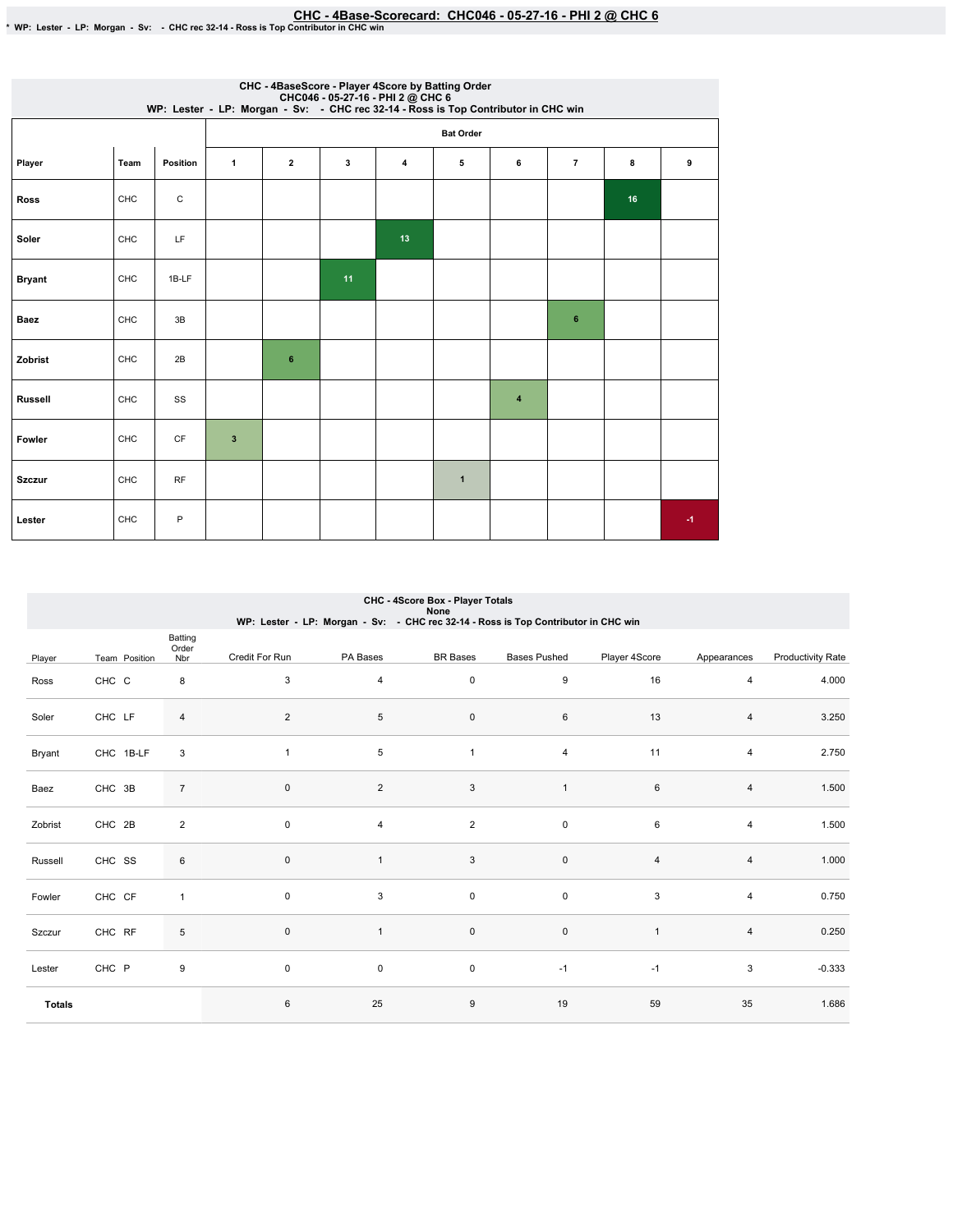|                           |                |        |                         | Detail by Bat Order/Player |                     |                     |                     |                     |                           |
|---------------------------|----------------|--------|-------------------------|----------------------------|---------------------|---------------------|---------------------|---------------------|---------------------------|
| <b>Bat Order</b>          | Player         | Inning | Play Text               | <b>LOBStatus</b>           | Credit For Run      | PA Bases            | <b>BR</b> Bases     | <b>Bases Pushed</b> | Player 4Score             |
|                           |                | 01     | $\overline{7}$          |                            | $\mathsf 0$         | $\mathsf{O}\xspace$ | 0                   | $\mathsf{O}\xspace$ | $\mathsf{O}\xspace$       |
|                           |                | 03     | Κ                       |                            | $\mathbf 0$         | $\mathsf{O}\xspace$ | 0                   | $\mathsf{O}\xspace$ | $\mathbf 0$               |
| $\mathbf{1}$              | Herrera        | 05     | Κ                       |                            | $\mathbf 0$         | $\mathsf{O}\xspace$ | 0                   | $\mathsf 0$         | $\mathbf 0$               |
|                           |                | $07\,$ | 7.Double                |                            | $\mathbf 0$         | $\overline{c}$      | $\overline{c}$      | $\mathsf 0$         | $\overline{4}$            |
|                           |                | 09     | 7.Single +DP'd-3-6-1    |                            | $\mathbf 0$         | $\mathbf{1}$        | $\mathsf{O}\xspace$ | $\mathsf{O}\xspace$ | $\mathbf{1}$              |
|                           |                |        |                         | <b>Player Totals</b>       | $\underline{0}$     | $\overline{3}$      | $\overline{2}$      | $\underline{0}$     | $\overline{5}$            |
|                           |                | 01     | Κ                       |                            | $\mathbf 0$         | $\mathsf{O}\xspace$ | 0                   | $\mathsf{O}\xspace$ | $\mathsf{O}\xspace$       |
|                           |                | 03     | 8-Error +2nd-5-Err      | Left on 3rd                | $\mathbf 0$         | $\overline{2}$      | $\mathbf{1}$        | $\mathsf{O}\xspace$ | $\ensuremath{\mathsf{3}}$ |
|                           |                | 05     | 8                       |                            | $\mathbf 0$         | $\mathsf{O}\xspace$ | 0                   | $\mathsf 0$         | $\mathsf{O}\xspace$       |
| $\sqrt{2}$                | Galvis         | 07     | 9.Single                | Left on 2nd                | $\mathbf 0$         | $\mathbf{1}$        | $\mathbf{1}$        | $\mathbf{1}$        | $\ensuremath{\mathsf{3}}$ |
|                           |                | 09     | 3-6-1-DP                |                            | $\mathbf 0$         | $\mathsf{O}\xspace$ | 0                   | $-1$                | $-1$                      |
|                           |                |        |                         | <b>Player Totals</b>       | $\underline{0}$     | $\overline{3}$      | $\overline{2}$      | $\underline{0}$     | $\overline{5}$            |
|                           |                | 01     | Κ                       |                            | $\mathsf 0$         | $\mathbf 0$         | 0                   | $\mathsf 0$         | $\mathsf{O}\xspace$       |
|                           |                | 03     | 9-SacFly                |                            | $\overline{1}$      | $\mathsf{O}\xspace$ | 0                   | $\overline{c}$      | $\ensuremath{\mathsf{3}}$ |
| $\ensuremath{\mathsf{3}}$ | Franco         | 05     | Walk                    | Left on 1st                | $\mathbf 0$         | $\mathbf{1}$        | 0                   | $\mathbf{1}$        | $\sqrt{2}$                |
|                           |                | $07\,$ | 5.Single                | Left on 1st                | $\overline{1}$      | $\mathbf{1}$        | 0                   | $\overline{c}$      | $\sqrt{4}$                |
|                           |                |        |                         | <b>Player Totals</b>       | $\overline{2}$      | $\overline{2}$      | $\underline{0}$     | $\overline{5}$      | $\overline{\partial}$     |
|                           |                | 02     | 8.Single                | Left on 2nd                | $\mathbf 0$         | $\mathbf{1}$        | $\mathbf{1}$        | $\mathbf 0$         | $\mathbf 2$               |
|                           |                | 03     | Κ                       |                            | $\mathbf 0$         | $\mathsf{O}\xspace$ | 0                   | $\mathsf{O}\xspace$ | $\mathsf{O}\xspace$       |
| $\overline{4}$            | Joseph         | 05     | $5-4$                   |                            | $\,0\,$             | $\mathsf{O}\xspace$ | 0                   | $\mathsf 0$         | $\mathsf{O}\xspace$       |
|                           |                | $07\,$ | Κ                       |                            | $\mathbf 0$         | $\mathsf{O}\xspace$ | 0                   | $\mathsf{O}\xspace$ | $\mathsf{O}\xspace$       |
|                           |                |        |                         | <b>Player Totals</b>       | $\underline{0}$     | $\overline{1}$      | $\overline{1}$      | $\underline{0}$     | $\underline{2}$           |
|                           | 02             | 9      |                         | $\mathbf 0$                | $\mathbf 0$         | 0                   | $\mathbf 0$         | $\mathsf{O}\xspace$ |                           |
|                           |                | 04     | $5 - 3$                 |                            | $\boldsymbol{0}$    | $\mathsf{O}\xspace$ | 0                   | $\mathsf 0$         | $\mathsf{O}\xspace$       |
| 5                         | Ruiz           | 06     | 9                       |                            | $\mathbf 0$         | $\mathsf{O}\xspace$ | 0                   | $\mathbf 0$         | $\mathsf{O}\xspace$       |
|                           |                | $07\,$ | Κ                       |                            | $\boldsymbol{0}$    | $\mathsf{O}\xspace$ | 0                   | $\mathsf{O}\xspace$ | $\mathsf{0}$              |
|                           |                |        |                         | <b>Player Totals</b>       | $\underline{0}$     | $\underline{0}$     | $\underline{0}$     | $\underline{0}$     | $\underline{0}$           |
|                           |                | $02\,$ | 8.Single                | Left on 1st                | $\mathbf 0$         | $\mathbf{1}$        | $\mathsf{O}\xspace$ | $\mathbf{1}$        | $\overline{c}$            |
|                           |                | 04     | Κ                       |                            | $\mathbf 0$         | $\mathsf{O}\xspace$ | $\mathsf{O}\xspace$ | $\mathsf{O}\xspace$ | 0                         |
| 6                         | Hernandez, C.  | 06     | $6 - 3$                 |                            | $\mathbb O$         | $\mathsf{O}\xspace$ | 0                   | $\mathsf 0$         | $\mathsf{O}\xspace$       |
|                           |                | 08     | 8.Single +DP'd-6-4-3    |                            | $\mathsf 0$         | $\mathbf{1}$        | $\mathsf{O}\xspace$ | $\mathbf 0$         | $\mathbf{1}$              |
|                           |                |        |                         | <b>Player Totals</b>       | $\underline{0}$     | $\overline{2}$      | $\underline{0}$     | $\overline{1}$      | $\underline{3}$           |
|                           |                | 02     | $\bf8$                  |                            | $\mathbf 0$         | $\mathsf{O}$        | 0                   | $\mathsf{O}\xspace$ | $\mathsf{O}\xspace$       |
|                           |                | 04     |                         | Left on 1st                | $\mathbf 0$         | $\mathbf{1}$        | $\mathsf{O}\xspace$ | $\mathsf{O}\xspace$ | $\mathbf{1}$              |
|                           |                |        | 8.Single<br>Walk        | Left on 1st                | $\mathbf 0$         | $\mathbf{1}$        | $\mathsf{O}\xspace$ | $\mathbf 0$         | $\mathbf{1}$              |
| $\overline{7}$            | Goeddel        | 06     |                         |                            | $\mathbf 0$         | $\mathbf 0$         | $\mathsf 0$         | $-1$                | $-1$                      |
|                           |                | 08     | 6-4-3-DP                |                            |                     |                     |                     |                     |                           |
|                           |                |        |                         | <b>Player Totals</b>       | $\underline{0}$     | $\overline{2}$      | $\underline{0}$     | $-1$                | $\overline{1}$            |
|                           |                | 02     | $6 - 4$                 |                            | $\,0\,$             | $\mathbf 0$         | $\mathsf 0$         | $\mathbf 0$         | $\mathsf{O}\xspace$       |
|                           | Morgan         | 04     | Κ                       |                            | $\mathsf{O}\xspace$ | $\mathbf 0$         | 0                   | $\mathsf{O}\xspace$ | $\mathsf{O}\xspace$       |
|                           |                |        |                         | <b>Player Totals</b>       | $\underline{0}$     | $\underline{0}$     | $\underline{0}$     | $\underline{0}$     | $\underline{0}$           |
| 8                         | <b>Burriss</b> | 06     | $1 - 3$                 |                            | $\mathsf 0$         | $\mathbf 0$         | $\mathsf 0$         | $\mathsf 0$         | $\mathsf{O}\xspace$       |
|                           |                |        |                         | <b>Player Totals</b>       | $\underline{0}$     | $\underline{0}$     | $\underline{0}$     | $\underline{0}$     | $\underline{0}$           |
|                           | Howard         | 08     | Κ                       |                            | $\mathsf 0$         | $\mathsf{O}$        | $\mathsf 0$         | $\mathbf 0$         | $\mathsf{O}\xspace$       |
|                           |                |        |                         | <b>Player Totals</b>       | $\underline{0}$     | $\underline{0}$     | $\underline{0}$     | $\underline{0}$     | $\underline{0}$           |
|                           |                | 03     | 7.Single +2nd-E8+3rd-E5 |                            | $\,0\,$             | $\mathbf{1}$        | 3                   | $\mathsf{O}\xspace$ | $\overline{4}$            |
|                           |                | 05     | 8.Single                | Left on 2nd                | $\mathbf 0$         | $\mathbf{1}$        | $\mathbf{1}$        | $\mathsf{O}\xspace$ | $\sqrt{2}$                |
| 9                         | Bourjos        | 07     | 5                       |                            | $\mathbf 0$         | $\mathbf 0$         | 0                   | $\mathsf 0$         | $\mathsf{O}\xspace$       |
|                           |                | 09     | 9                       |                            | $\mathbb O$         | $\mathbf 0$         | $\mathsf 0$         | $\mathsf 0$         | $\mathsf{O}\xspace$       |
|                           |                |        |                         | <b>Player Totals</b>       | $\underline{0}$     | $\overline{2}$      | $\underline{4}$     | $\underline{0}$     | $\underline{6}$           |
|                           |                |        | <b>Grand Total</b>      |                            | $\overline{2}$      | 15                  | $\underline{9}$     | $\overline{5}$      | 31                        |

<u>PHI - 4Base-Scorecard: CHC046 - 05-27-16 - PHI 2 @ CHC 6</u>